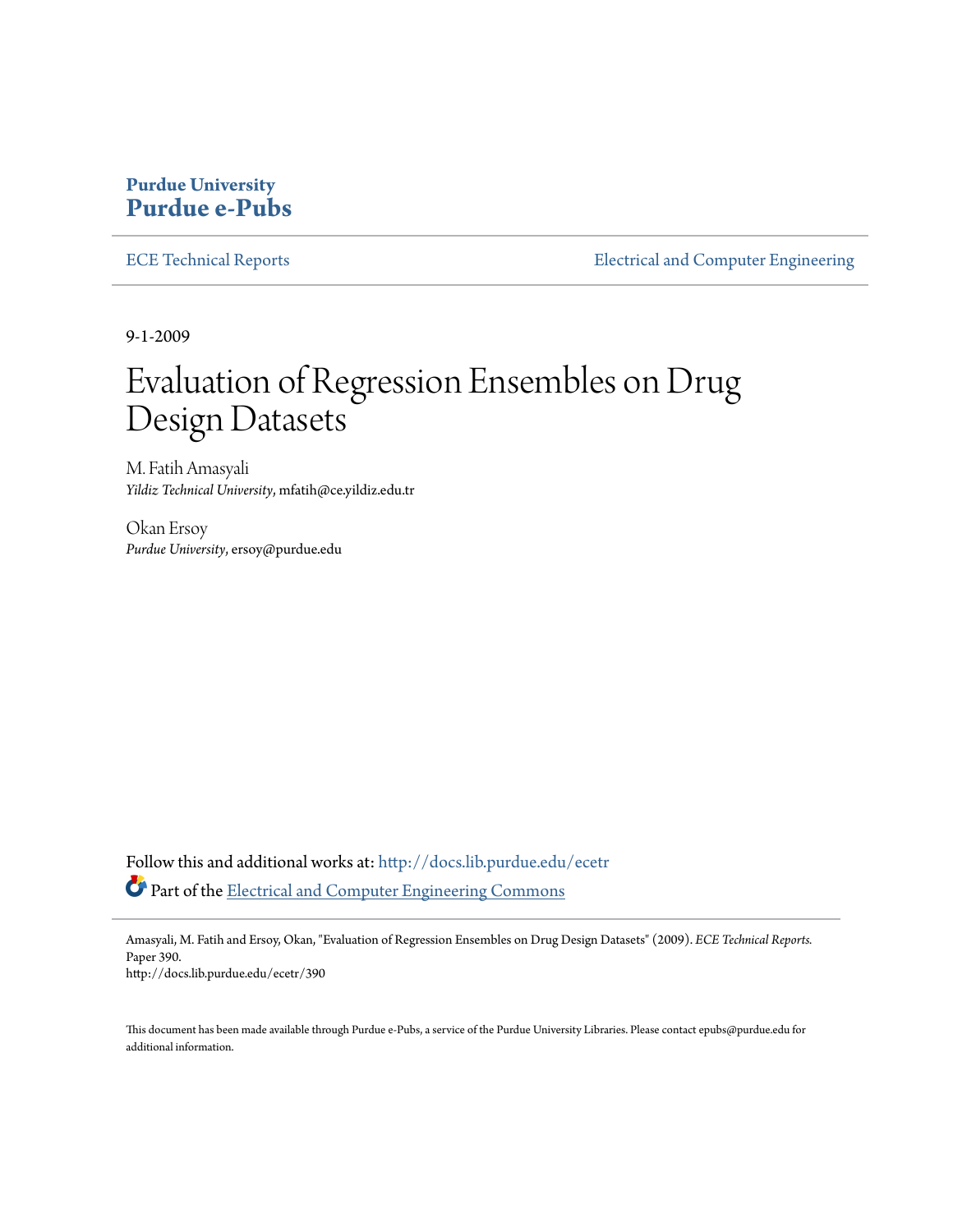# **Evaluation of Regression Ensembles on Drug Design Datasets**

**M.Fatih Amasyalı 1 and Okan K. Ersoy<sup>2</sup>**

*1 mfatih@ce.yildiz.edu.tr, Yildiz Technical University Computer Engineering Department Istanbul, 34349, Turkey 2 ersoy@purdue.edu, Purdue University School of Electrical and Computer Engineering Indiana, 47907, USA*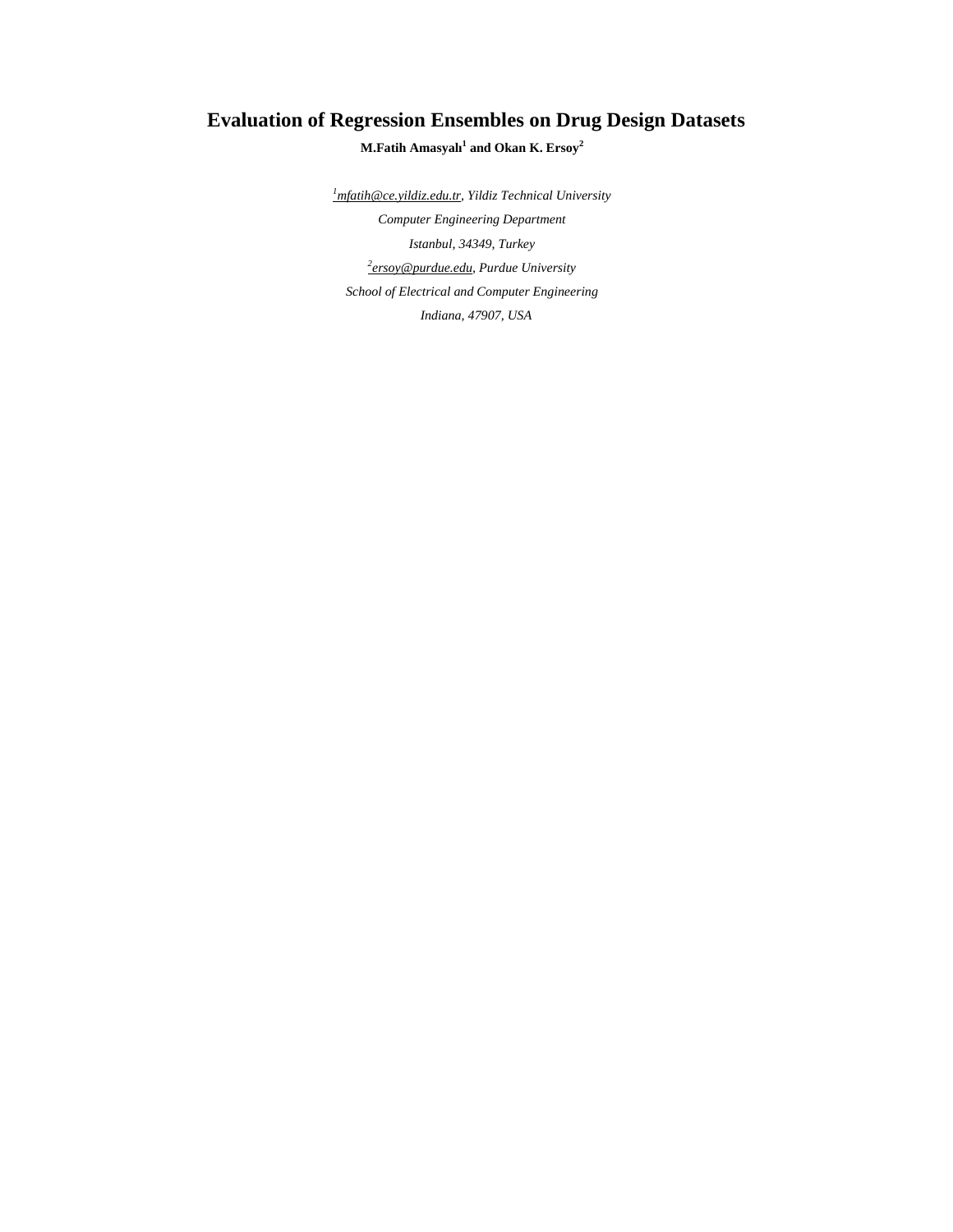### **Abstract**

Studies on drug design datasets are continuing to grow. These datasets are usually known as hard modeled, having a large number of features and a small number of samples. The most common problems in the drug design area are of regression type.

Committee machines (ensembles) have become popular in machine learning because of their high performance. In this study, dynamics of ensembles on regression related drug design problems are investigated on a big dataset collection. The study tries to determine the most successful ensemble algorithm, the base algorithm-ensemble pair having the best / worst results, the best successful single algorithm, and the similarities of algorithms according to their performances. We also discuss whether ensembles always generate better results than single algorithms.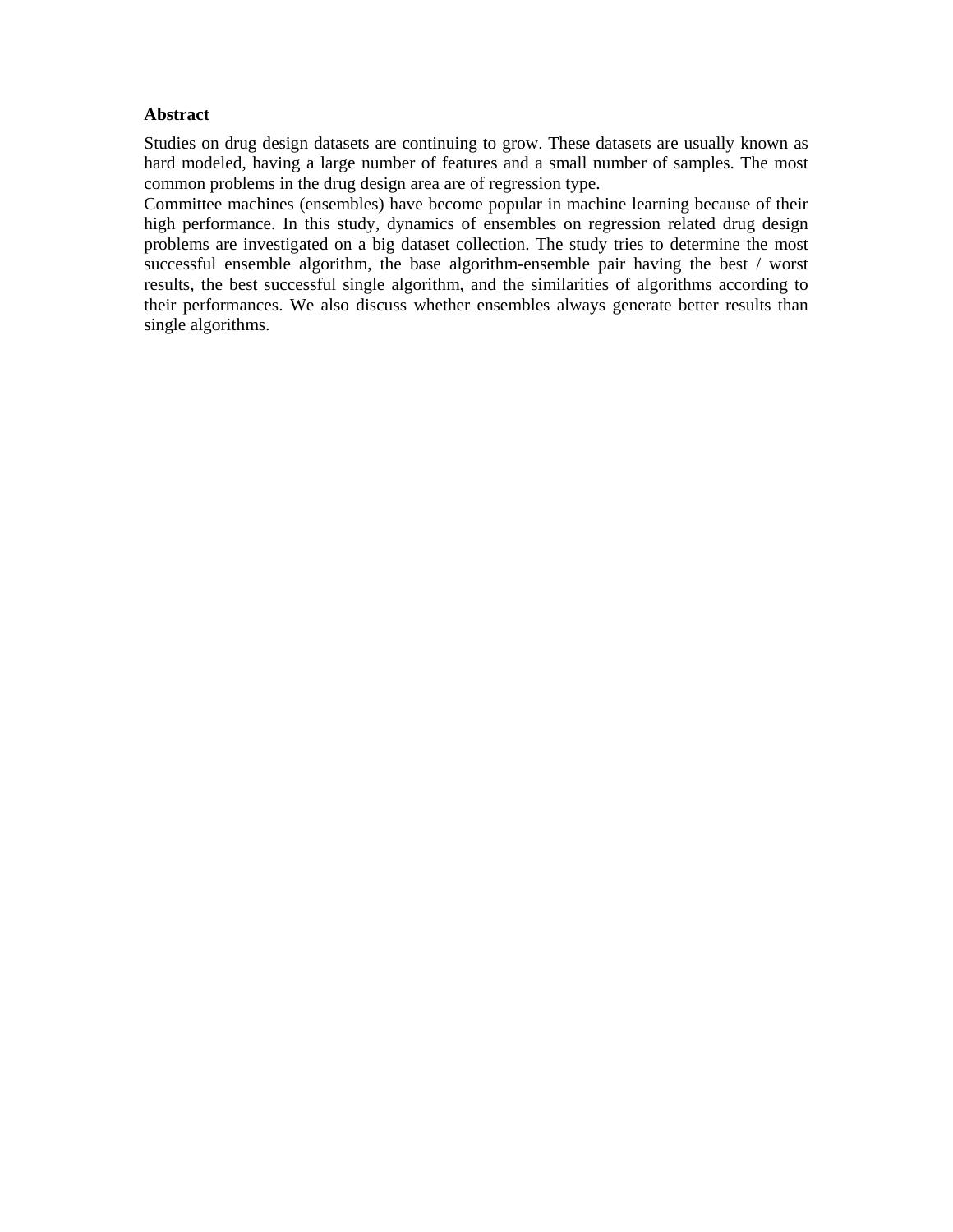#### **1. Introduction**

Drug datasets are often known as hard modeled datasets because of small number of samples and large number of dimensions. Getting good prediction results with such datasets in the process of drug design can provide large financial and time savings in pharmaceutical research and development.

In machine learning, it is popular to use algorithm ensembles by using several algorithms and combining their results. In ensembles, the base algorithms generate partially dependent or independent results on the same or a different part of a dataset, and then results are combined in several ways. The success of an ensemble depends on two main properties: the first is the individual success of the base algorithms of the ensemble, and the second one is the independence of base algorithms' results from each other (low error, high diversity)[1].

This study aims at overcoming the difficulties of modeling drug datasets by using ensembles. Our experiments focus on regression ensembles because most drug design problems are of regression type. The performance of ensemble algorithms over drug datasets is investigated with respect to ensemble algorithms themselves, and the base algorithms used within the ensemble algorithms. In literature, several ensemble algorithms are proposed. However the application of these algorithms to drug design datasets has been limited. To provide more comprehensive results to the drug design community, the performances of 4 different ensemble algorithms and 5 base algorithms for each ensemble are comparatively evaluated on 36 drug design datasets in this paper.

#### **2. Algorithms Used in the Study**

In this section, the base and ensemble algorithms used in our study are briefly described. For the evaluation of the algorithms, the *WEKA* software was used [2].

#### **2.1 Ensemble Algorithms**

*Bagging / Bootstrapping:* Bagging generates N new equal-sized datasets from the original dataset by selecting samples with replacement [3]. The base algorithms are trained with the datasets. The independence of the individual results is confirmed in experiments to some degree. N was chosen as 10 in our experiments.

*Additive Regression:* It is the adaptation of the AdaBoost algorithm to regression type of problems [4]. At each iteration, the samples having big errors at the previous iteration are considered. The output is calculated by combining the results obtained at each iteration. The iteration number was chosen as 10 in our study.

*Feature Selection:* A feature selection process is performed before the base algorithm is applied. *CfsSubsetEval* method is used for feature selection [5]. This method chooses the subsets of features that are highly correlated with the output while having low intercorrelation.

*Random Subspace:* In this ensemble algorithm, all the samples are used, but all the features are not used. Each algorithm in the committee is trained by a randomly selected subset of all features [6]. With this approach, the diversity of algorithms' results is increased. In our study, the number of features in each subspace is chosen as the half of the original number of features. The results of 10 algorithms trained in different subspaces are combined.

#### **2.2 Regression Algorithms**

In our study, 5 regression algorithms were used as base learners in ensembles. They are as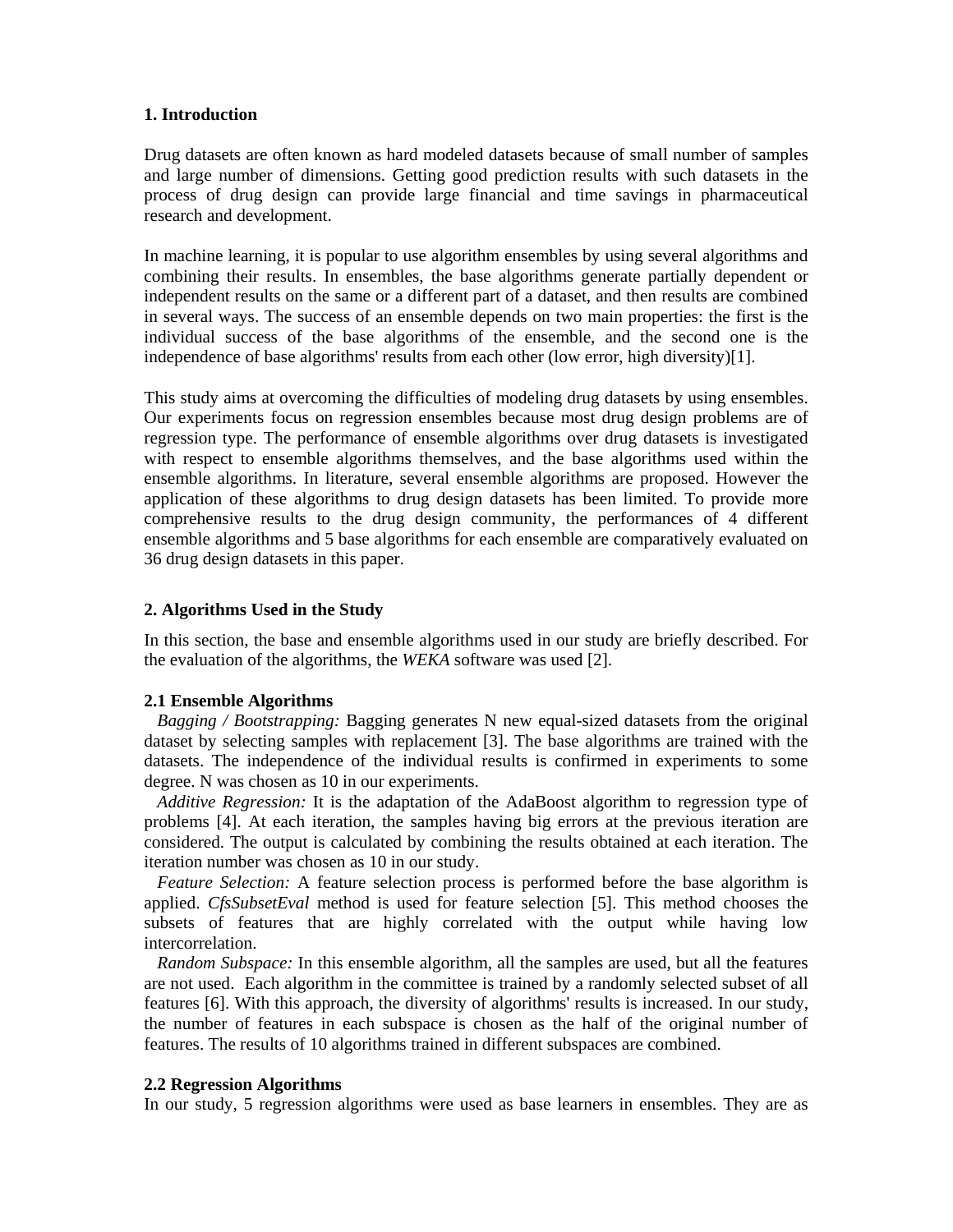follows:

*M5 Model Trees:* It is a regression tree algorithm proposed by Quinlan [7]. Its leaves contain linear models. The dataset is divided into subspaces through the leaves. A linear model is utilized in each subspace. The subspace boundaries are defined by the "featurethreshold value" pairs which mostly decrease the standard deviations of the output values.

*RepTree:* It is a fast regression tree algorithm [2]. Its leaves contain constant output values. At each node, a "feature-threshold value" pair is selected based on most reduction in the variance of the output. Then, the tree is pruned by a bottom-up reduced-error pruning.

*Partial Least Squares:* Principal component analysis identifies directions with greatest variation, but does not use output information. Partial Least Squares also take into account the direction of output values when transforming the dataset into a lower dimensional space [8].

*Simple Linear Regression:* A linear regression model is constructed for each single feature. The model having lowest squared error is selected as the final model [2].

*Kstar:* It is a sample-based algorithm. Each feature is processed separately when determining the distances of the samples to each other. The distance between two vectors based on a single measure is measured by transforming probability with previously determined operators. The distances between samples are determined using these transformed probabilities of features [9].

#### **3. Previous Works**

The selected previous studies in this area are shown comparatively in Table 1. It is observed that a larger number of datasets were used in classification problems, and in regression problems, the number of datasets used is not sufficient to reach general conclusions.

#### **4. Dataset Collection**

Our drug data collection consists of 36 drug datasets obtained from several studies. The datasets are shown in Table 2. The datasets with 1143 features are formed using Adriana.Code software [17]. The molecules and outputs are taken from the original studies. The other datasets are taken exactly from the original studies. The datasets in arff file format are available in [18].

| Reference | Compared methods in the<br>study                                                         | Datasets                                                                                                                                           | Results                                                                                                      |
|-----------|------------------------------------------------------------------------------------------|----------------------------------------------------------------------------------------------------------------------------------------------------|--------------------------------------------------------------------------------------------------------------|
| [8]       | PLS, Bagging with PLS,<br>PLS ensemble with and<br>without noise                         | The<br>datasets<br>are<br>generated from one<br>regression type near-<br>infrared<br>(NIR)<br>dataset with adding<br>several types<br>of<br>noise. | Noise ensemble PLS is better than regular<br>PLS. Bagging does not seem to give any<br>improvement over PLS. |
| $[10]$    | KPLS,<br><b>PLS</b><br>PLS,<br>Bagging, PLS Boosting,<br>KPLS Bagging, KPLS<br>Boosting, | Two regression type<br>near-infrared<br>(NIR)<br>datasets.                                                                                         | KPLS is better than PLS. Bagging and<br>boosting has no significant effect on KPLS<br>and PLS.               |
| [11]      | Boosting, Random Forest,<br>Decision Tree, PLS,<br>KNN, SVM                              | 4 regression, 6<br>classification<br>(chemical)<br>datasets,<br>data)                                                                              | Boosting and Random Forest are better than<br>other algorithms.                                              |
| $[12]$    | SVM, SVM ensembles,<br>Random Subspace KNN,<br><b>Ridge Regression</b>                   | 2<br>chemical<br>classification<br>type<br>datasets                                                                                                | Single SVM and SVM ensembles are better<br>than others.                                                      |

Table 1. Previous Works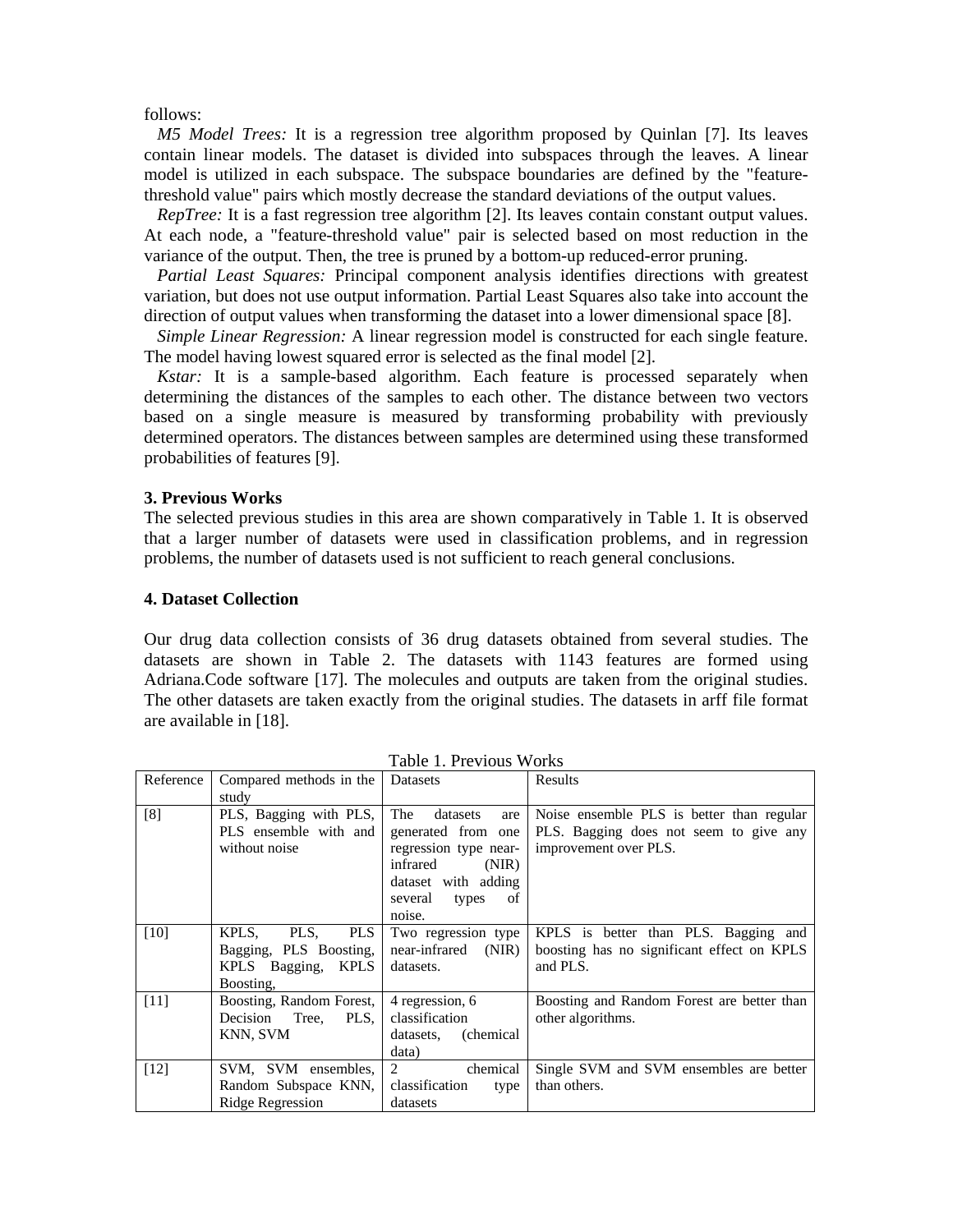| $[13]$            | One base learner (MLP).   | 4 chemical regression  | Ensembles with full samples are better than   |
|-------------------|---------------------------|------------------------|-----------------------------------------------|
|                   | Bagging, ensemble with    | type datasets          | bagging.                                      |
|                   | full and partial samples. |                        |                                               |
| $[14]$            | Decision tree, bagging,   | 8<br>chemical          | SVM and Random Forest are better than other   |
|                   | boosting, random forest,  | classification<br>type | algorithms.                                   |
|                   | <b>SVM</b>                | datasets               |                                               |
| $[15]$            | One base learner $(C4.5)$ | 34 UCI classification  | All ensembles are better than a single C4.5.  |
|                   | Random<br>Boosting,       | datasets               | But no algorithm is significantly better than |
|                   | Subspaces, Random         |                        | Bagging. The best performing algorithm is     |
|                   | Trees, Bagging, Random    |                        | Random Forest.                                |
|                   | Forest                    |                        |                                               |
| $\lceil 3 \rceil$ | One base learner $(C4.5)$ | 32 UCI classification  | On original datasets:                         |
|                   | Bagging,<br>Boosting.     | datasets               | Boosting > Bagging=Randomization              |
|                   | Randomization             |                        | On datasets with class noise: Bagging is the  |
|                   |                           |                        | best.                                         |
| [16]              | Boosting,<br>Bagging,     | 57 UCI classification  | Boosting, random forest, randomized trees are |
|                   | Randomized C4.5           | datasets               | better performers than bagging.               |

## Table 2. The 36 Drug Design Datasets (The values next to dataset names are the number of features, the number of samples and the dataset references, respectively)

|                         | yokoyama1-1143-13- yokoyama2-1143-12 - cristalli-1143-32- depreux-1143-26- garrat-1143-10- garrat2-1143-14-<br>heyl-1143-11- krystek-1143-30- penning-1143-13- rosowsky-1143-10- siddiqi-1143-10- strupcz-1143-34- svensson-<br>1143-13- tsutumi-1143-13- Chang-1143-34 [19] |  |                                   |                              |  |  |  |  |  |  |  |
|-------------------------|------------------------------------------------------------------------------------------------------------------------------------------------------------------------------------------------------------------------------------------------------------------------------|--|-----------------------------------|------------------------------|--|--|--|--|--|--|--|
| Pah-113-80<br>[20]      | Phen- $111-22$<br>hald12-4-13<br>Pdgfr-321-79<br>$leardi2-11-16$<br>[23]<br>[22]<br>[21]<br>[24]                                                                                                                                                                             |  |                                   |                              |  |  |  |  |  |  |  |
|                         | qsabr-10-15-qsabr2-10-15<br>$Osat - 24-16$<br>qsbr-51-14<br>qsbr2-10-25<br>[26]<br>[27]<br>[28]<br>1251                                                                                                                                                                      |  |                                   |                              |  |  |  |  |  |  |  |
| Qsbralks-22-13<br>[29]  | Osfrdhla-34-16<br>[30]                                                                                                                                                                                                                                                       |  | qsfsr1-10-20-qsfsr2-10-19<br>1311 | $Q$ spr $cmpx-40-22$<br>[32] |  |  |  |  |  |  |  |
| $Selwood-54-31$<br>[33] | Mtp-203-4450 - benzo-33-195<br>Phenetyl-629-22<br>Mtp2-1143-274<br>[35]<br>[36]<br>[34]                                                                                                                                                                                      |  |                                   |                              |  |  |  |  |  |  |  |
|                         | Carbolenes-1143-37<br>1371                                                                                                                                                                                                                                                   |  |                                   |                              |  |  |  |  |  |  |  |

#### **4. Experimental Results**

5 base regressors were used together with each ensemble algorithm on 36 regression type drug design problems. The base and ensemble algorithms and their abbreviations are given in Tables 3 and 4, respectively. In the succeeding tables, these abbreviations are used.

Table 3. Ensemble Algorithms Used and Their Abbreviations

| <b>Ensemble Algorithm</b>             | <b>Abbreviation</b> |
|---------------------------------------|---------------------|
| <b>Bagging</b>                        | BG                  |
| <b>Additive Regression (Boosting)</b> |                     |
| <b>Feature Selection</b>              | ATT                 |
| <b>Random Subspace</b>                | RS                  |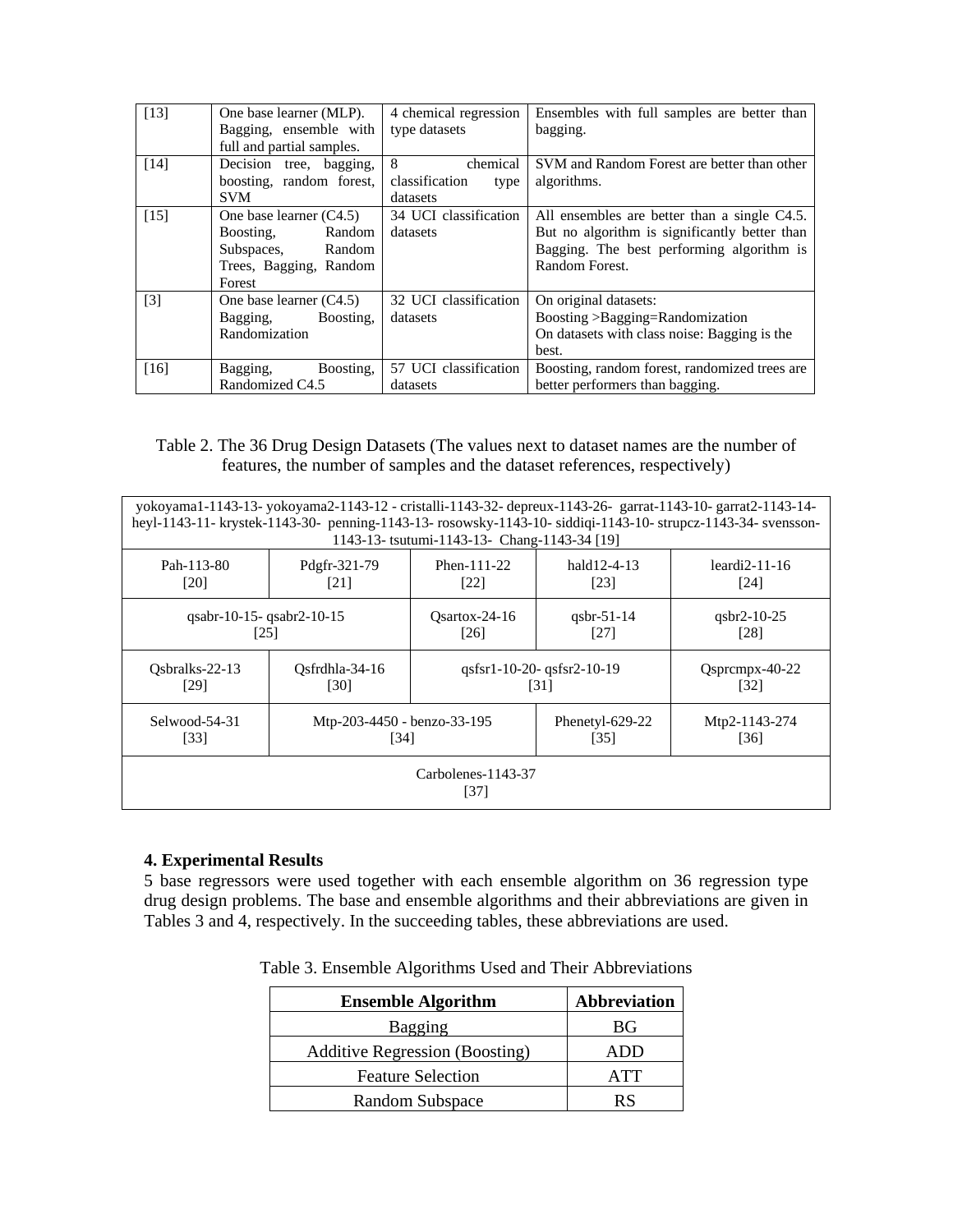| <b>Base Regressor</b>        | <b>Abbreviation</b> |
|------------------------------|---------------------|
| M5 Model Trees               | M5P                 |
| RepTree                      | Rep                 |
| <b>Partial Least Squares</b> | PLS <sub>2</sub>    |
| Simple Linear Regression     | <b>SLR</b>          |
| Kstar                        | ΚS                  |

Table 4. Base Regression Algorithms Used and Their Abbreviations

The experiments were done to answer the following questions in drug design problems:

- Do algorithm ensembles generate more successful results than a single algorithm?
- What is the most successful ensemble algorithm?
- What is the base algorithm- ensemble pair having the best / worst results?
- Which algorithm performs well with ensembles?
- What is the most successful single algorithm?
- How are algorithms grouped according to their performances?

To answer these questions, 25 algorithms ((4 ensemble +1 single)  $*$  (5 base algorithm) =25) were employed on 36 drug design datasets given in Table 2. 5-fold cross validation was used, and the root mean squared error (*RMSE*) results were averaged.

In some experiments, very high *RMSE* results were obtained, especially with the *SLR* algorithm disturbing the overall averages. Because of this, performance comparisons of the algorithms were done with algorithms' success ranking instead of averaged *RMSEs*. At each experiment, averaged 5-fold cross validation *RMSEs* are sorted in ascending order. The algorithm with lowest *RMSE* gets the 1st ranking. The worst one gets the 25th ranking. These success rankings are given in Table 5. The 36 datasets are ordered along the columns of the table. The algorithms are ordered along the rows of the table. Each algorithm's average success rate and its standard deviation are shown in the last two columns.

*Table 5*. The success ranking of 25 Ensemble-Algorithm pairs on 36 drug datasets (The best to worst,  $1$  to  $25$ )

| Dataset ID    |                | $\overline{2}$ | 3           | 4              | 5              | 6              |              | 8                                                                                                                                   | 9   | 10111 |                | 12             | 13 | 14 <sup>1</sup> | 15 <sup>1</sup> | l 16          | 17 | 18 <sup>1</sup> |                 | 19 20           | 21              | 22                | 23 24          |       | 25 | 26              | 27           | 28                | 29 | 30 31 |                 | 32              | 33 | 34                |                 | 35 36    | Ava.             | Std   |
|---------------|----------------|----------------|-------------|----------------|----------------|----------------|--------------|-------------------------------------------------------------------------------------------------------------------------------------|-----|-------|----------------|----------------|----|-----------------|-----------------|---------------|----|-----------------|-----------------|-----------------|-----------------|-------------------|----------------|-------|----|-----------------|--------------|-------------------|----|-------|-----------------|-----------------|----|-------------------|-----------------|----------|------------------|-------|
| BG_Rep        |                | 14 20 15 25 15 |             |                |                | 5              | 13           | 3                                                                                                                                   | -11 | 19 21 |                | 24 16 11 25 12 |    |                 |                 |               | 13 | 8               | 8               | 6               | 9               |                   | 10 17 22       |       | 8  |                 | 5            | 9                 | 17 | 16    |                 | 9               | 8  | 17 <sup>1</sup>   |                 |          | 22 17 13.44 6.14 |       |
| BG M5P        |                | 23 19 13 22    |             |                | 10             | 9              | 3            | 19                                                                                                                                  | 10  | 9     | 19 21          |                |    |                 | 25 23 20        |               | 17 | $\mathbf{2}$    |                 | 16 13 13        |                 | 9                 | 15             |       | 20 | 10 I            |              | 16 16             |    | 25    | 5               | 13              | 2  |                   |                 | 18 17 22 | 14.14 6.88       |       |
| BG_PLS2       | 18             |                | 25 12 19 17 |                |                |                | $17 \mid 22$ | 18 21                                                                                                                               |     | 16    | 9              |                | 18 | 16 14 24        |                 |               | 20 |                 | 18 15 17        |                 | 20              | 20 <sub>1</sub>   |                | 14 17 | 19 | 11 <sup>1</sup> |              | 19 15 18          |    | 22    |                 | 17 <sup>1</sup> | 20 | 5                 |                 | 13 13    | 16.31            | 5.07  |
| <b>BG_SLR</b> |                | 13   10        |             |                | $\overline{2}$ | 3              | 11           | 11                                                                                                                                  |     | 2     | 20             | 3              | 12 | 14 22           |                 |               | 12 | 11   17         |                 | 12 <sub>1</sub> | 19 <sub>l</sub> | 19                | $\overline{7}$ | 24    | 18 | 17 25           |              | 23                | 2  | 10    | 6               | 2               | 22 | 11 <sup>1</sup>   | 10 <sup>1</sup> | 6        | 11.28            | 17.43 |
| BG_KS         | 9              | 4              | 125         |                | 16 19 21       |                |              | 12 10 17                                                                                                                            |     | 24    | 4              | 16 24          |    | 13 <sup>1</sup> | 8               | 8             | 14 |                 | 25 <sub>1</sub> | -9              | 12              | 8                 | 22             | 21    |    | 21              | 9            | 21                | 25 | 11 I  |                 | $15 \, 24$      |    | 10 24 25 24       |                 |          | 15.50 7.28       |       |
| ADD_Rep       | 5              |                | 13 19 10 12 |                |                | 4              | 5            | $\overline{2}$                                                                                                                      | 19  | 5     | $14 \ 11$      |                | 3  |                 | 5               | 6             | 6  | 6               | 4               |                 | 8               | 5                 | 11             | 5     |    | 5               | 3            |                   | 10 | 8     | 20 <sub>1</sub> |                 | 14 | 10 21             |                 | 16       | 8.47             | 5.51  |
| ADD M5P       | 24             |                | 111         | 4              |                |                | 11 23        | 23                                                                                                                                  | 13  | 3     | 25             | 19             | -6 | 22              | 4               | 3             | 21 | 23              | 2               | 25              | 2               | 17 21             |                | 10    | 23 | 13 <sup>1</sup> | $15 \quad 5$ |                   | 5  |       | 12 <sub>1</sub> | 6               | 16 | 19                | 3               | 121      | 12.92            | 8.19  |
| ADD PLS       | 17             | 21             | 5           | 21             | 9              |                | 23 10 24     |                                                                                                                                     | 25  | 12    |                | 22             | 21 | 23              | $\overline{7}$  | 21            | 24 |                 | 20 13 22        |                 | 25              | 23                | $\overline{4}$ |       | 12 | 2               |              | 10 22             | 15 | 17    | 2               | 12 <sub>1</sub> | 19 | 6                 | 15 <sup>1</sup> |          | 14.81            | 7.87  |
| ADD SLR       | 25             | 2              |             | $\overline{2}$ |                | $\overline{2}$ | 8            | 25                                                                                                                                  | 3   |       | 5              | 18             | 7  |                 |                 | 20 12 25 25   |    |                 | 16 12 23 16     |                 |                 | 22                | 3              | 2     | 11 |                 |              | 18 25 19          |    | 5     | 16              |                 |    | 21                | 4               | 3        | 11.14            | 9.14  |
| ADD KS        | $\overline{2}$ |                | 22 23 20    |                | 25             |                | 8 24         | 8                                                                                                                                   | 9   | 25    | 2              | 5              | 25 | $\overline{7}$  | $\overline{2}$  | 11            | 3  |                 | 4 23 3          |                 | 15              | 4                 | 24             |       | 5  | 19              |              | 18                | 6  |       |                 | 13 17 20        |    | $13 \mid 12 \mid$ |                 |          | 19 19 12.94      | 8.16  |
| ATT_Rep       | 6              |                | 15 18 11    |                | <b>111</b>     | 16             |              | $\overline{4}$                                                                                                                      | 20  |       |                | 23 18 10       | 8  | 2 <sup>1</sup>  | 11              | l 14          | 5  |                 | 9121            | 4               | 6               |                   | 9              | 16    | 2  | 4               |              | 2 <sup>1</sup>    | 12 | 20    | 9               | 122             |    | $9^{\circ}$       |                 |          | 16 15 10.67      | 6.49  |
| ATT_M5P       | 22             | 8              | 14          | 3              | 3              | 22             |              | 21                                                                                                                                  | 4   | 4     | 11             | $12$ 14 15 24  |    |                 |                 | 4             | 22 |                 | 25 19 21        |                 | 10              | 15                | 5              | 6     | 25 | 8               | 11           | 10                | 4  | 14    | 22 <sub>1</sub> | 5               | 6  |                   | 5.              | 8        | 11.86 7.56       |       |
| ATT PLS2      | 20             | 17             | 6           | $12 \quad 14$  |                | 18             |              | 20                                                                                                                                  | 8   | 14    | $\overline{7}$ |                |    | 14 15 19 17     |                 | 19            | 23 | 22 <sub>1</sub> |                 |                 |                 | 18 24 18 12 16 14 |                |       | 15 | 9               |              | 13 20             | 8  | 21    | 18 <sup>1</sup> | 8               | 3  | 20                | 2               | 5        | 14.33 5.91       |       |
| ATT_SLR       | 11             | 6              | 3           | 6              | 4              |                | $18$ 7       |                                                                                                                                     | 6   |       | 23             | $\overline{2}$ |    | 10 10 19 16     |                 |               | 8  | 14              | 6               | 15              | 4               | 14                | $\overline{2}$ | 9     | 22 |                 |              | 16 24 13 21       |    | 4     |                 |                 |    | 25 11 24 14       | 12 <sub>1</sub> | 2        | 11.36 7.18       |       |
| ATT_KS        | 3              | 9              | 121         |                |                |                |              | 15 13 24 14 14 22                                                                                                                   |     |       | 18 13 17       |                | 2  | 4               | 9               | $22 \quad 11$ |    | 12              | 9               | 19 22           |                 | 6                 |                |       |    |                 |              | 20 20 16 25 14 24 | -3 |       | 24 19 21        |                 | 5  | 25                | 9               | 9        | 14.81            | 7.03  |
| RS_Rep        |                |                | 14 20 17 18 |                |                | 12             | 9            | 5                                                                                                                                   | 14  |       |                | 17 15 23 13    |    | 8               |                 | 13 10         |    | 7               |                 | 5               |                 |                   |                | 19 18 | 3  | 6               |              |                   | 9  |       |                 | 15 11 19 12     |    | 8                 |                 |          | 20 18 11.36 6.00 |       |
| RS M5P        |                | 16 18 16       |             | 9              | 22             | 25             | 6            | 15                                                                                                                                  | 2   |       |                | 8 16 25 20     |    | 24 20           |                 | 2             | 16 |                 | 24 14 10 21     |                 |                 | 24                | 8              | 12 14 |    | 23              | 17           | 8 <sub>1</sub>    | 16 | 9     | 21              | 3 <sup>1</sup>  | 15 |                   |                 | 12       | 14.33            | 7.22  |
| RS PLS2       |                | $15 \ 24 \ 9$  |             |                |                |                |              | 24   24   13   19   17   23   15   10   9   19   18   16   18   19   19   20   16   24   16   12   11   10   24   20   14   14   23 |     |       |                |                |    |                 |                 |               |    |                 |                 |                 |                 |                   |                |       |    |                 |              |                   |    |       |                 | 16              |    |                   |                 |          | 15.89 5.77       |       |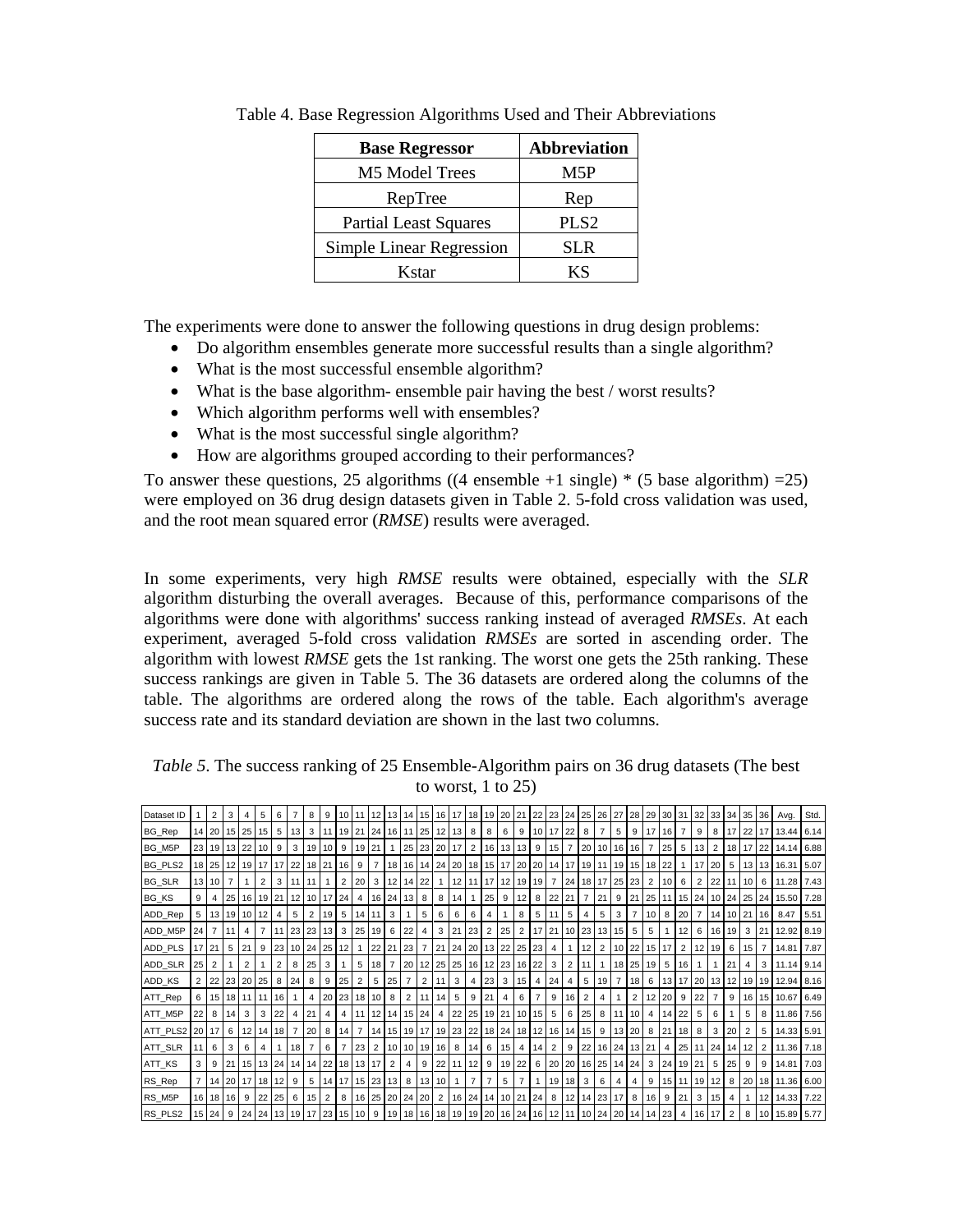| RS SLR           |   | $12$ 11 4 |  |  |  |  |  |  |  |  |  |  |  |  |  |  |  |  |  | 8   6   7   15   12   7   20   17   6   11   12   21   13   9   17   11   11   11   21   6   19   17   20   21   1   22   6   23   14   25   16   14   4   13.06   6.21                                                        |      |
|------------------|---|-----------|--|--|--|--|--|--|--|--|--|--|--|--|--|--|--|--|--|--------------------------------------------------------------------------------------------------------------------------------------------------------------------------------------------------------------------------------|------|
| RS KS            | 8 |           |  |  |  |  |  |  |  |  |  |  |  |  |  |  |  |  |  | 1 22 4 5 6.9 5 6.9 120 20 20 20 4 25 16 20 3 4 5 6 5 6 6 7 20 4 5 6 7 20 4 5 6 7 20 4 7 20 4 6 7 20 4 5 6 7 20 4 5 6 7 20 4 5 6.9 20 4 5 6.9 8 7 20 4 5 6.9 8 7 20 4 7 3 6.9 8 7 20 4 7 3 6 7 20 4 7 3 6 7 20 4 7 3 6 7 20 4 7 |      |
| Rep              |   |           |  |  |  |  |  |  |  |  |  |  |  |  |  |  |  |  |  | 4 12 17 18 16 15   2   1   18   11   12   13   4   3   10   5   4   5   3   7   5   2   10   15   1   3   2   3   11   7   13   15   4   7   18   14   8.61                                                                    | 5.66 |
| M <sub>5</sub> P |   |           |  |  |  |  |  |  |  |  |  |  |  |  |  |  |  |  |  | 21 16 1 2 16 17 18 10 121 122 123 124 120 1 21 13 123 124 125 126 127 128 129 120 120 120 120 120 120 120 120                                                                                                                  |      |
| PLS <sub>2</sub> |   |           |  |  |  |  |  |  |  |  |  |  |  |  |  |  |  |  |  | 19 23 10 23 23 14 16 16 24 13 6 18 17 17 15 17 18 21 10 18 17 18 17 18 13 13 14 22 12 13 18 18 18 18 18 18 1                                                                                                                   |      |
| <b>SLR</b>       |   |           |  |  |  |  |  |  |  |  |  |  |  |  |  |  |  |  |  | 10   5   2   5   5   6   17   6   5   6   22   1   9   9   18   15   7   13   5   14   3   13   1   8   21   15   23   11   20   3   24   10   23   13   11   1   10.56   6.95                                                 |      |
| <b>KS</b>        |   |           |  |  |  |  |  |  |  |  |  |  |  |  |  |  |  |  |  | 3 24 13 21 19 25 9 15 21 3 4 23 6 1 7 2 3 22 2 14 3 23 3 6 18 6 17 23 42 5 23 3 6 18 6 17 24 17 23 12                                                                                                                          |      |

In Table 6, the summary of Table 5 is given. Each cell is the averaged success ranking of the experiments with the algorithm at the cell's row and the ensemble at the cell's column. The average success rankings of the single algorithms used are given in the *Single* column. In the *Avg.* column, the averaged success ranking of the experiment with respect to the base algorithms is given. In the *Avg.* row, the averaged success rankings of the experiment with respect to the ensemble algorithms are given.

|                  | <b>BG</b> | <b>ADD</b>                           | <b>ATT</b>           | <b>RS</b> | Single   Avg. |              |
|------------------|-----------|--------------------------------------|----------------------|-----------|---------------|--------------|
| Rep              | 13.44     |                                      | 8.47   10.67   11.36 |           |               | $8.61$ 10.51 |
| M <sub>5</sub> P |           | 14.14   12.92   11.86   14.33        |                      |           |               | 13.42 13.33  |
|                  |           | PLS2   16.31   14.81   14.33   15.89 |                      |           |               | 14.89 15.24  |
| <b>SLR</b>       |           | 11.28 11.14 11.36 13.06              |                      |           |               | 10.56 11.48  |
| <b>KS</b>        |           | 15.50   12.94   14.81   16.03        |                      |           |               | 12.89 14.43  |
| Avg.             |           | 14.13   12.06   12.61   14.13        |                      |           | 12.07         |              |

*Table 6.* The averaged success rankings of base algorithm and ensemble combination (The best to worst, 1 to 25)

When Tables 5 and 6 are investigated, the following conclusions are reached:

- The best performance (8.47) is obtained with the Additive regression- *RepTree* pair.
- Single *RepTree* is more successful than using it with the ensemble algorithms, except for Additive Regression.
- *M5P* and *PLS2* with *ADD* and *ATT* ensemble algorithms are more successful than using them alone.
- Single *SLR* and *Kstar* algorithms are more successful alone than using them with the ensemble algorithms.

According to these results, it can be said that using ensemble algorithms does not always produce better results than using single algorithms with drug design datasets. Only the average success of the *ADD* ensemble algorithm is better than single algorithms.

In Table 7, single algorithms and algorithm-ensemble pairs are shown according to their average success rankings.

| Algorithm $Avg$ . | Algorithm   Avg. |       |
|-------------------|------------------|-------|
| ADD_Rep           | 8.47 M5P         | 13.42 |
| Rep               | $8.61$ BG_Rep    | 13.44 |

*Table 7.* Algorithms' average success rankings (The best to worst)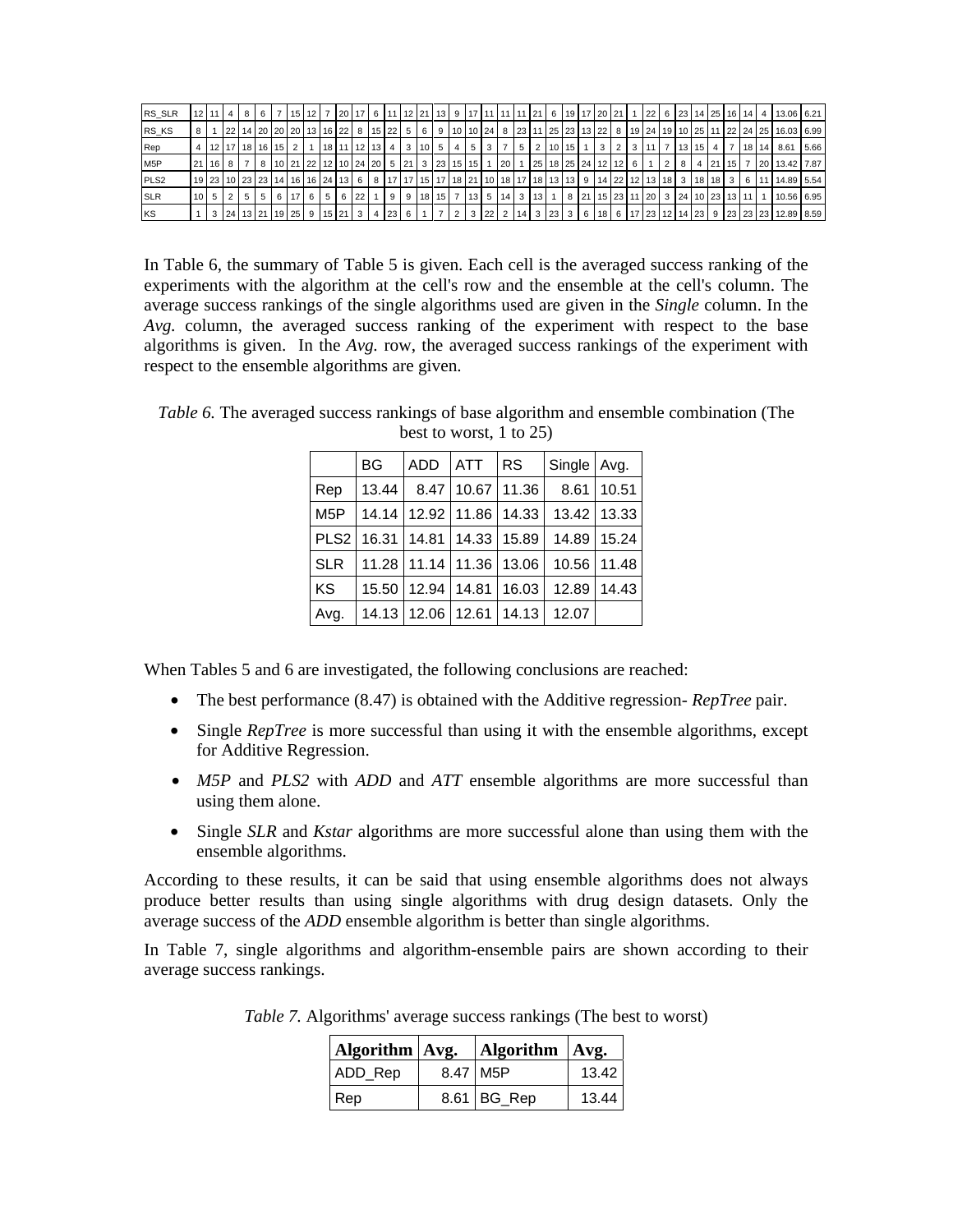| 10.56 | BG_M5P              | 14.14 |
|-------|---------------------|-------|
| 10.67 | ATT PLS2            | 14.33 |
| 11.14 | RS M <sub>5</sub> P | 14.33 |
| 11.28 | ADD_PLS2            | 14.81 |
| 11.36 | ATT KS              | 14.81 |
| 11.36 | PLS <sub>2</sub>    | 14.89 |
| 11.86 | BG KS               | 15.50 |
| 12.89 | RS PLS2             | 15.89 |
| 12.92 | RS KS               | 16.03 |
| 12.94 | BG PLS2             | 16.31 |
| 13.06 |                     |       |
|       |                     |       |

When Table 7 is examined, it is observed that the algorithms having *RepTree* as the base algorithm are successful. Despite the simplicity of *SLR*, it takes the third place. *SLR* has large *RMSEs* with some datasets having larger number of features than the number of samples. So, the *SLR* can be a simple and successful choice if the number of features is not bigger than the number of samples.

In Figure 1, the hierarchical clusters of the algorithms according to their *RMSE* values on 36 datasets are given. The closeness of the connection point of clusters to the left side directly represents the similarity of the algorithms. According to this, the most similar algorithms are *ATT\_SLR* and *SLR*. The second ones are *RS\_PLS2* and *PLS2*.



*Figure 1*. The hierarchical clusters of the algorithms according to their RMSE values on 36 datasets.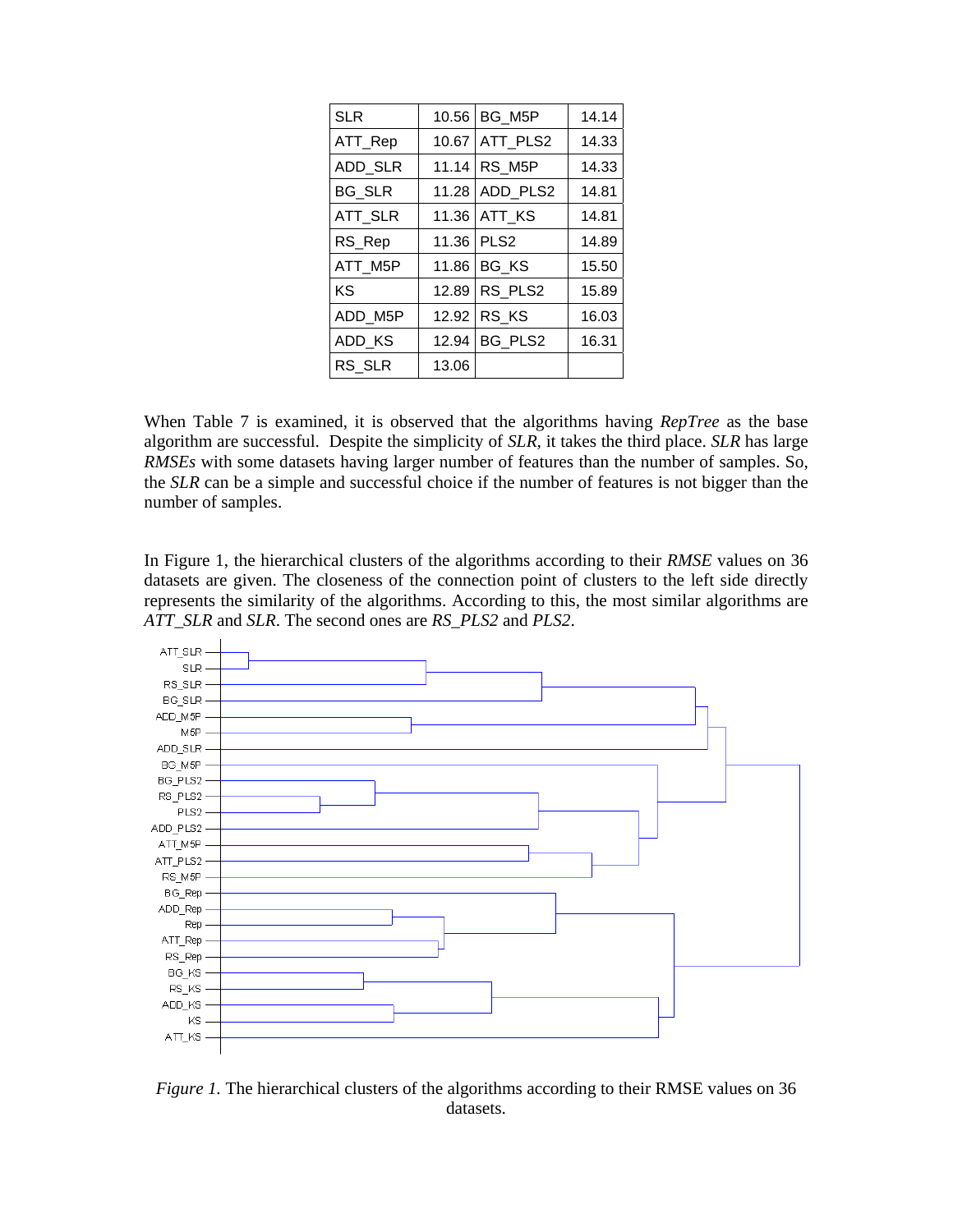According to Figure 1, the following conclusions are reached:

- Ensemble-Algorithm pairs are generally clustered with their own single algorithms. Only *M5P* places in different groups (in *PLS2* and *SLR* groups).
- The most similar ensemble algorithm to the single algorithm is *ADD* (3 best similarities out of 5 groups).
- Ensemble-Algorithm pairs are clustered into two big groups. One group includes the algorithms containing *Kstar* and *Rep* algorithms. The second group includes the others.

The similarities of algorithms' success rankings were also investigated using correlation coefficients. For this purpose, the correlation coefficients between the success rankings of the methods were calculated. In Table 8, the most related (having the correlation coefficient bigger than 0.7 in absolute value) method pairs are given.

|                |                  | Correlation |
|----------------|------------------|-------------|
| Method 1       | Method 2         | Coefficient |
| RS_Rep         | Rep              | 0.82237     |
| ADD_M5P        | M <sub>5</sub> P | 0.75414     |
| BG_PLS2        | RS_PLS2          | 0.70136     |
| BG PLS2        | PLS <sub>2</sub> | 0.77935     |
| RS_PLS2        | PLS <sub>2</sub> | 0.84294     |
| <b>ATT_SLR</b> | RS_SLR           | 0.7666      |
| <b>ATT SLR</b> | <b>SLR</b>       | 0.9887      |
| RS SLR         | <b>SLR</b>       | 0.76756     |
| BG_KS          | RS KS            | 0.84298     |
| BG KS          | KS               | 0.82931     |
| ADD KS         | KS               | 0.76715     |
| RS KS          | ΚS               | 0.84493     |
| ADD SLR        | RS Rep           | $-0.78458$  |

*Table 8.* The most related method pairs

It is observed that Table 8 and Figure 1 are very similar. The most related method pairs in Table 8 (e.g. *ATT\_SLR* and *SLR*, *RS\_PLS2* and *PLS2*, *BG\_KS* and *RS\_KS*, *RS\_KS* and *KS*) are also most similar method pairs in Figure 1. Algorithms are again grouped according to base algorithms, not ensemble algorithms.

#### **5. Conclusions**

In machine learning, committee algorithms (ensembles) are highly popular because of their commonly better performances than single algorithms.

In this study, the comparative performances of algorithm ensembles with drug design data were investigated. A large drug design dataset collection with 36 regression type datasets was used for this purpose. We obtained the performances of the single algorithms and the algorithm ensembles on these datasets. Combinations of 5 base algorithms and 4 ensemble algorithms were investigated.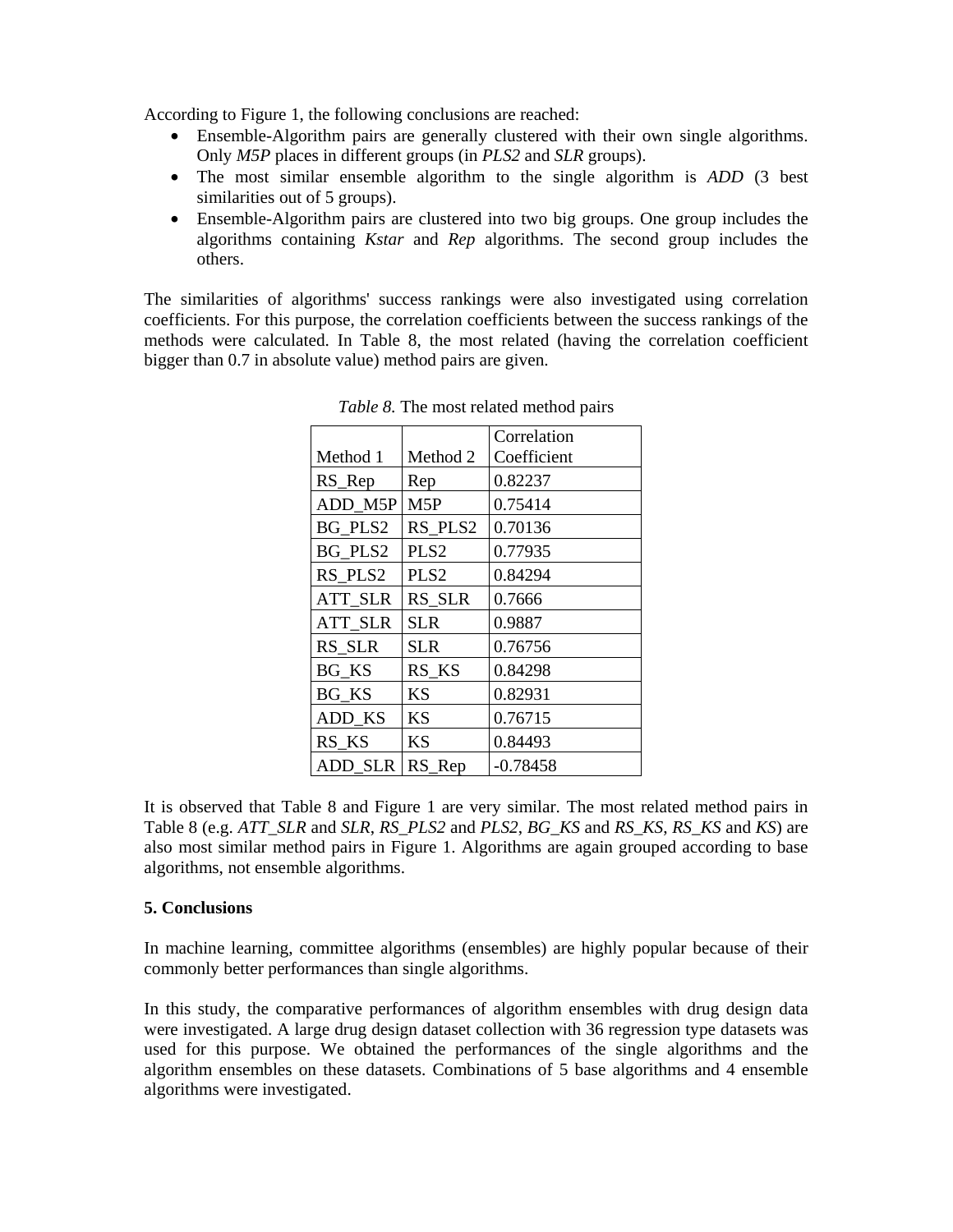In Table 9, the conclusions are given in the form of the questions which we try to answer and the answers obtained from our experiments.

| <b>Question</b>                                                                                 | <b>Answer (Based on Drug Design)</b><br><b>Experiments</b> )                                                                                                                                              |
|-------------------------------------------------------------------------------------------------|-----------------------------------------------------------------------------------------------------------------------------------------------------------------------------------------------------------|
| Do algorithm ensembles generate<br>more<br>successful results than a single algorithm?          | Generally no.                                                                                                                                                                                             |
| How are the best successful ensemble<br>algorithms ranked?                                      | Success ranking: Boosting $(ADD) > Single >$<br>Feature Selection $(ATT) > Bagging (BG)$<br>$=$ Random Subspace (RS)                                                                                      |
| What is the base algorithm- ensemble pair<br>having the best / worst results?                   | The best one: Boosting with RepTree<br>(ADD_Rep)                                                                                                                                                          |
|                                                                                                 | The worst one: Bagging with Partial Least<br>Squares (BG _PLS)                                                                                                                                            |
| Which are the algorithms having better<br>performances with ensembles than<br>by<br>themselves? | M5 Model Trees (M5P) and Partial Least<br>Squares (PLS) algorithms with Boosting<br>and Feature Selection<br>(ADD)<br>(ATT)<br>ensemble algorithms have better results than<br>single M5P and single PLS. |
| How are the best successful single algorithms<br>ranked?                                        | Success ranking: RepTree > Simple Linear<br>Regression > Kstar > M5 Model Trees ><br><b>Partial Least Squares</b>                                                                                         |
| How are similarities of algorithms according<br>to their performances?                          | The ensemble-algorithm pairs are mainly<br>grouped with the base algorithm. This shows<br>that the performance of an experiment is<br>determined by the base algorithms, not the<br>ensemble algorithm.   |

*Table 9.* The questions and their answers obtained with the experimental studies on drug datasets

## **References**

[1] Gavin Brown, Jeremy L. Wyatt, Peter Tino, (2005), "Managing Diversity in Regression Ensembles", Journal of Machine Learning Research, Volume 6, pp.1621-1650.

[2] Ian H. Witten and Eibe Frank, (2005), "Data Mining: Practical Machine Learning Tools and Techniques", 2nd Edition, Morgan Kaufmann, San Francisco, 2005.

[3] Dietterich, T. G., (1998), "An Experimental Comparison of Three Methods for Constructing Ensembles of Decision Trees: Bagging, Boosting, and Randomization", Machine Learning, pp.139- 157.

[4] Friedman, J.H., (1999), "Greedy function approximation: a gradient boosting machine", Technical Report, Department of Statistics, Stanford University.

[5] Hall, M. A., (1998), "Correlation-based Feature Selection for Machine Learning", Ph.D diss. Dept. of Computer Science, Waikato Univ.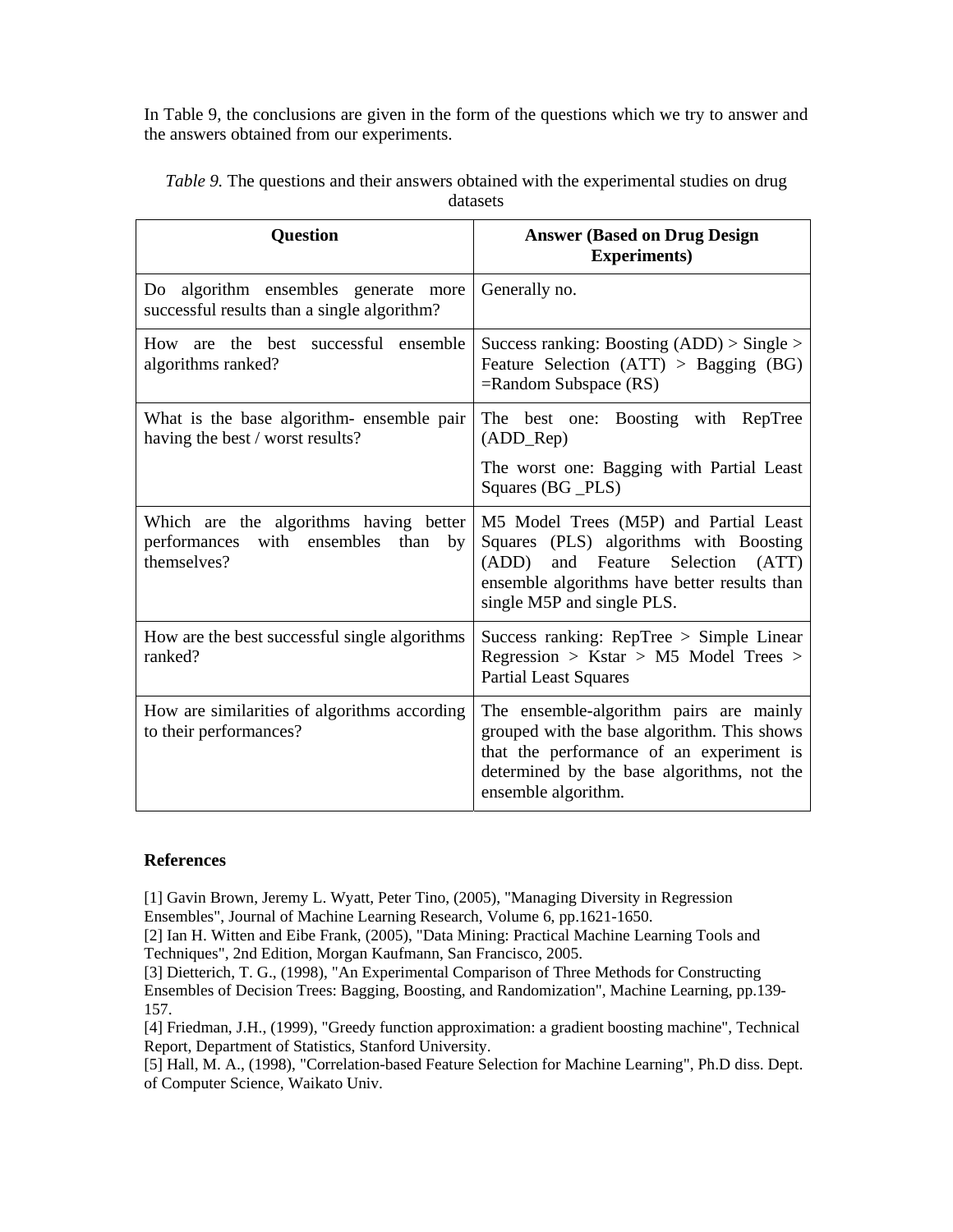[6] Ho T. K., The Random Subspace Method for Constructing Decision Forests", IEEE Transactions on Pattern Analysis and Machine Intelligence. 20(8):pp.832- 844.

[7] http://datamining.ihe.nl/research/model-trees.htm

[8] Bjrn-Helge Mevik, Vegard H. Segtnan, Tormod Ns, (2004), "Ensemble Methods and Partial Least Squares Regression", Journal of Chemometrics, 18(11): pp.498-507.

[9] Cleary G. ve Leonard E. Trigg, (1995), "K\*: An Instance-based Learner Using an Entropic Distance Measure", 12th International Conference on Machine Learning, pp.108-114.

[10] Hideyuki Shinzawa, Jian-Hui Jiang, Pitiporn Ritthiruangdej, and Yukihiro Ozaki, , (2006),

"Investigations of bagged kernel partial least squares (KPLS) and boosting KPLS with applications to near-infrared (NIR) spectra", J. Chemometrics, 20: pp.436-444.

[11] Vladimir Svetnik, Ting Wang, Christopher Tong, Andy Liaw, Robert P. Sheridan, and Qinghua Song, (2005), "Boosting: An Ensemble Learning Tool for Compound Classification and QSAR Modeling", J. Chem. Inf. Model., 45, pp.786-799.

[12] Christian Merkwirth, Harald Mauser, Tanja Schulz-Gasch, Olivier Roche, Martin Stahl, and Thomas Lengauer, (2004), "Ensemble Methods for Classification in Cheminformatics", J. Chem. Inf. Comput. Sci., 44, pp.1971-1978.

[13] Dimitris K. Agra¯otis, Walter Cedeo, and Victor S. Lobanov, (2002), "On the Use of Neural Network Ensembles in QSAR and QSPR", J. Chem. Inf. Comput. Sci., 42, pp.903-911.

[14] Craig L. Bruce, James L. Melville, Stephen D. Pickett, and Jonathan D. Hirst, (2007),

"Contemporary QSAR Classifiers Compared", J. Chem. Inf. Model., 47 (1), pp.219-227.

[15] Robert E. Banfield, Lawrence O. Hall, Kevin W. Bowyer, Divya Bhadoria, W. Philip

Kegelmeyer, and Steven Eschrich, (2004), "A Comparison of Ensemble Creation Techniques", MCS 2004, LNCS 3077, (Eds.): F. Roli, J. Kittler, and T. Windeatt, pp.223-232.

[16] Banfield, R.E. Hall, L.O. Bowyer, K.W. Kegelmeyer, W.P., (2007), "A Comparison of Decision Tree Ensemble Creation Techniques", Pattern Analysis and Machine Intelligence, IEEE Transactions on, Volume: 29 (1): pp.173-180.

[17] ADRIANA.Code, Molecular Networks, Germany; www.mol-net.de

[18] http://www.cs.waikato.ac.nz/ml/weka/index datasets.html

[19] D. E. Patterson, Richard D. Cramer, Allan M. Ferguson, Robert D. Clark, Laurence

W.Weinberger, (1996), "Neighbourhood Behaviour: A Useful Concept for Validation of Molecular Diversity Descriptors". J. Med. Chem., (39), pp.3049-3059.

[20] Todeschini, R.; Gramatica, P.; Marengo, E.; Provenzani, R. Weighted Holistic, (1995), "Invariant Molecular Descriptors. Part 2. Theory Development and Applications on Modeling Physico-Chemical Properties of PolyAromatic Hydrocarbons (PAH)", Chemom. Intell. Lab. Syst., (27), pp.221-229.

[21] R. Guha and P. Jurs., (2004), "The Development of Linear, Ensemble and Non-linear Models for the Prediction and Interpretation of the Biological Activity of a Set of PDGFR Inhibitors", J. Chem. Inf. Comput. Sci., 44 (6), pp.2179-2189.

[22] Cammarata, A.,(1972), "Interrelationship of the Regression Models Used for Structure-Activity Analyses", J. Med. Chem., (15), pp.573-577.

[23] A.Hald, (1952), "Statistical Theory with Engineering Applications", Wiley, NewYork, p.647. [24] R. Leardi, R. Boggia, and M. Terrile, (1992), "Genetic algorithms as a strategy for feature selection", J. Chemometrics, (6), pp.267-281.

[25] Damborsky, J., Schultz, T.W., (1997), "Comparison of the QSAR models for toxicity and biodegradability of anilines and phenols", Chemosphere, (34), pp.429-446.

[26] Blaha, L., Damborsky, J., Nemec, M., (1998), "QSAR for acute toxicity of saturated and unsaturated halogenated aliphatic compounds", Chemosphere, (36), pp.1345-1365.

[27] Damborsky, J., Lynam, M. M., Kuty, M., (1998), "Structure-biodegradability relationships for chlorinated dibenzo-p-dioxins and dibenzofurans", Biodegradation of dioxins and furans, Wittich, R.M., Ed., R.G. Landes, Austin, pp.163-226.

[28] J. Damborsky, K. Manova and M. Kuty, (1996), "A Mechanistic Approach to Deriving Quantitative Structure-Biodegradability Relationships. A Case Study: Dehalogenation of Haloaliphatic Compounds", W.J.G.M. Peijnenburg and J. Damborsky, Editors, Biodegradability Prediction, Kluwer Academic Publishers, Dordrecht, pp.7592.

[29] Damborsky, J., Berglund, A., Kuty, M., Ansorgova, A., Nagata, Y., Sjostrom, M., (1998), "Mechanism-based Quantitative Structure-Biodegradability Relationships for hydrolytic